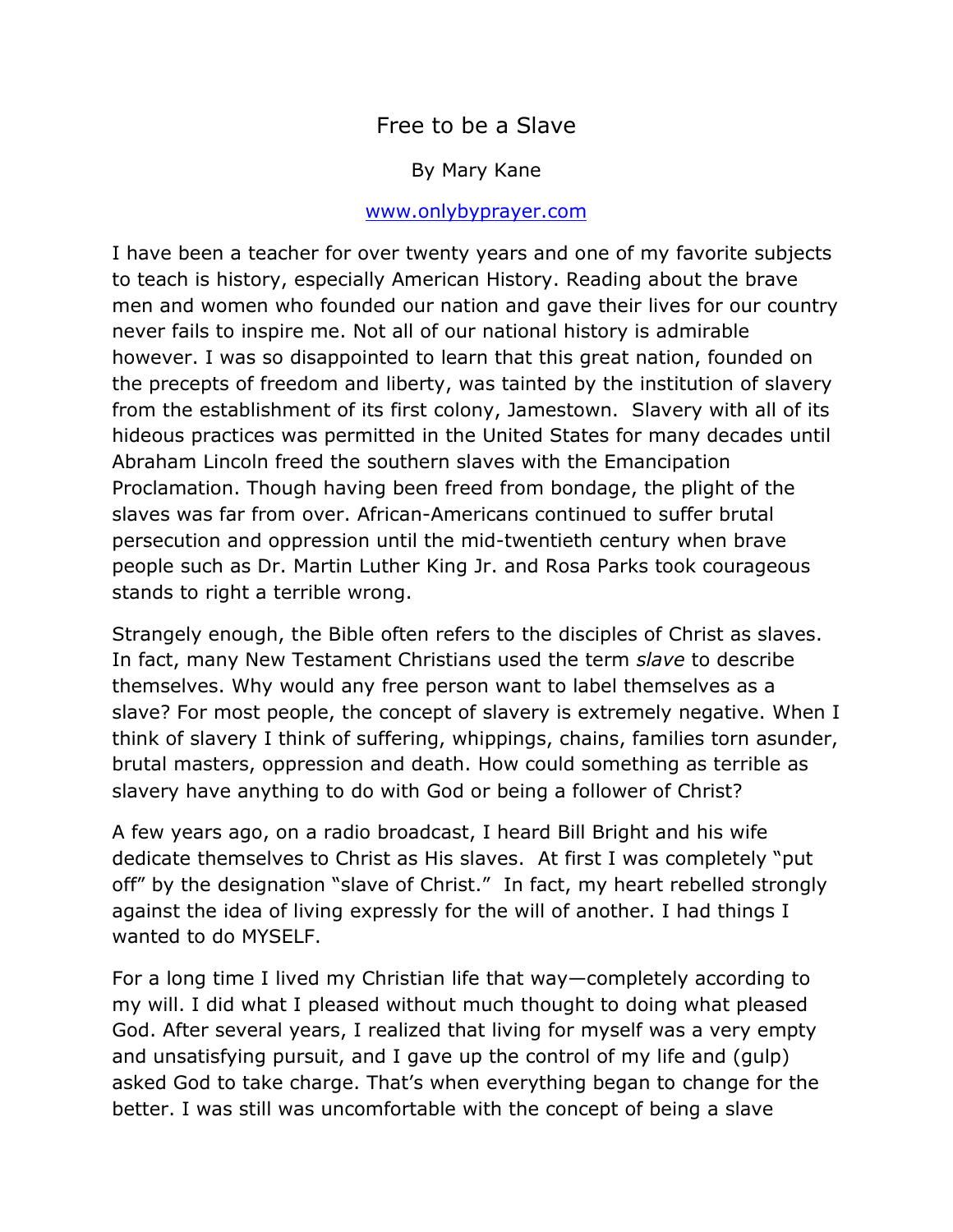however until recently. By studying the concept of slavery according to the truth of Scripture, God has been revealing to me what it truly means to be a slave of Christ.

## **At this point in time, how do you feel about identifying yourself as a slave of the Lord Jesus Christ?**

Before we begin our study for today, please take a moment to go before God in prayer. Ask Him to forgive you of any known sin and to open your eyes to the truth of His Word.

#### **Now, please read Deuteronomy 10:17 in the version listed below:**

*"For the LORD your God is God of gods and Lord of lords, the great God, mighty and awesome, who shows no partiality nor takes a bribe."* NKJV

In English, it appears that two different names for God are used in this verse: *God* and *Lord.* But in the original Hebrew there are actually four different words used for *God* or *Lord* in Deuteronomy 10:17*.* 

## **Please go back and circle** *Lord* **the second time it occurs in this verse**.

The first time that the word *Lord* (highlighted in yellow) is used in this verse it transliterates as *Yahweh,* and is always written in all capital letters; the *L* being a larger capital letter than the rest of the other three smaller capital letters. To the people of Israel *Yahweh* is known as the *tetragrammaton—*the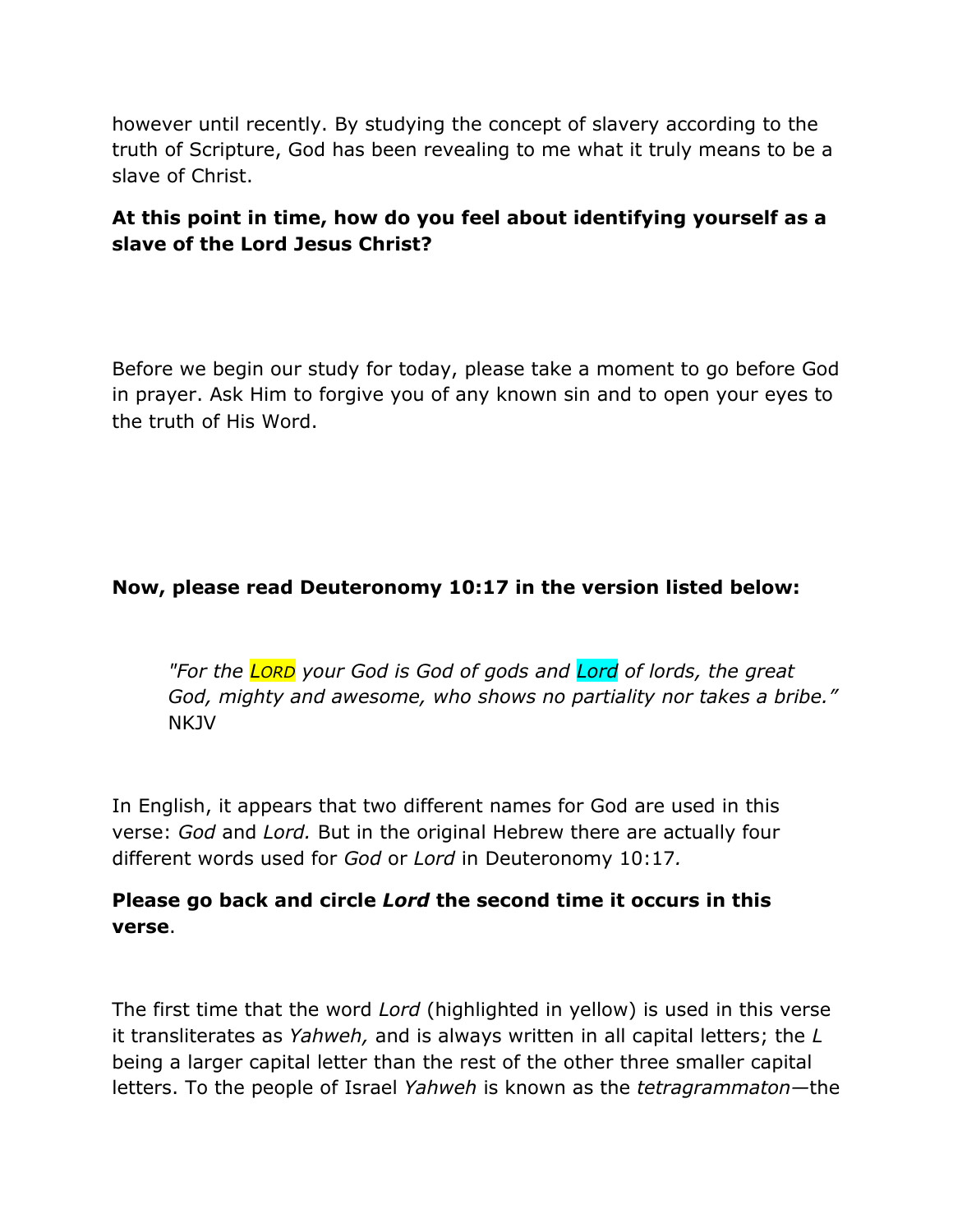great unspeakable covenant name of God. The second word for *Lord* (highlighted in blue) used in verse 17 transliterates as *adonai* which translates as "my Lord; my Lord and God; my great master." The actual Hebrew phrase for "Lord of lords" is "Adonai ha-Adonim." In the Old Testament *Adonai* is used over three hundred times. *Adonai* is actually the plural possessive form of *adon*. When a plural form of a word is applied to a name for God, it indicates "force or strength" similar to adding an –er or – est suffix to an English word; the suffix intensifies the word it is attached to. Adonai…My Great Master.

## **As Christians, if God is Adonai, "my Great Master," what must we be?**

We must be His slaves. Does this concept seem far-fetched to you? Actually, the Bible is full of verses that equate the relationship of a born-again believer and God to that of a slave and master.

Please look up the following verses and write down who wrote each verse and how they referred to themselves:

**Philippians 1:1**

**Titus 1:1**

**James 1:1**

**2 Peter 1:1**

**Jude 1:**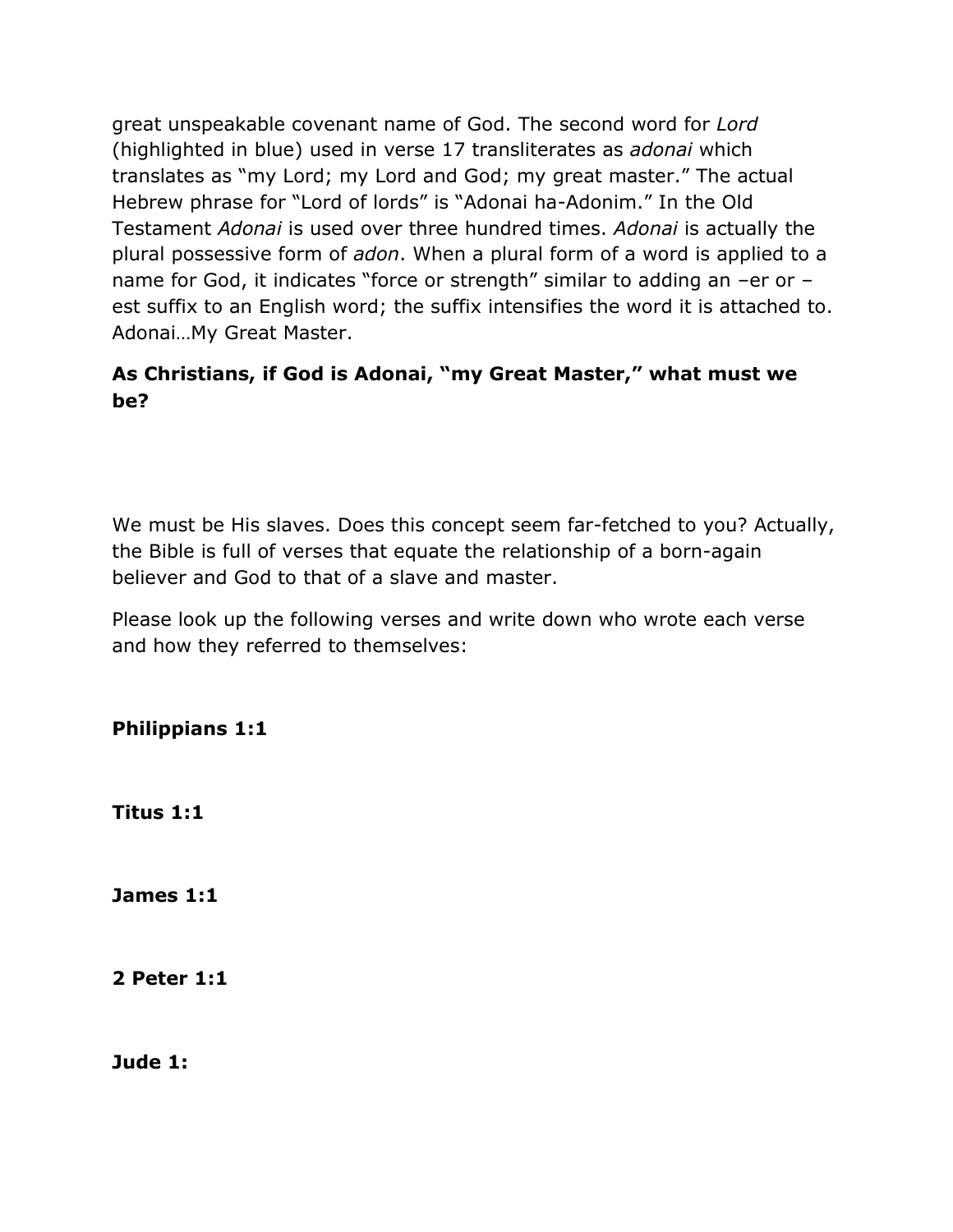Simon Peter, Jude, James, Paul, and Timothy, all great men of the faith, referred to themselves as slaves of God the Father and the Lord Jesus Christ. The word used as *slave* in all of these passages is *doulos.* Often in modern translations the word *doulos* is translated as *servant* rather than the more accurate *slave*. The translators, possibly hoping to avoid the negative connotations of the word *slave* opted to translate *doulos* as *servant*. While perhaps a more politically correct choice, *servant* does not accurately portray the meaning of the original Greek word *doulos*. A servant was someone who was hired to work within a household but still retained his freedom. A *slave* received no wages for the work he rendered and he was the property of his master; a slave had no personal freedom.

In the original Greek, *doulos* means "a slave, a bondman, a man of servile condition, one who disregards his own interests and lives expressly to do the will of another." *Doulos* is derived from the root word *deo* which means "to be bound by chains, to tie, to fasten; to be bound to one as a husband is to a wife." *Deo* is a word used to describe the true worshipers of God; those who are devoted to living for Christ alone.

## **How does your life show that you live for Christ alone?**

If the pillars of the Christian faith, the writers of the New Testament and the brother of Christ (James) identified themselves as slaves of God, perhaps we should as well.

## **Why do you think these men identified themselves as "slaves of Christ"?**

I think it was because they devoted their lives to living for the will of another—Jesus Christ.

#### **Now please look up Philippians 2:7 and record the name of one more person who identified himself as a slave:**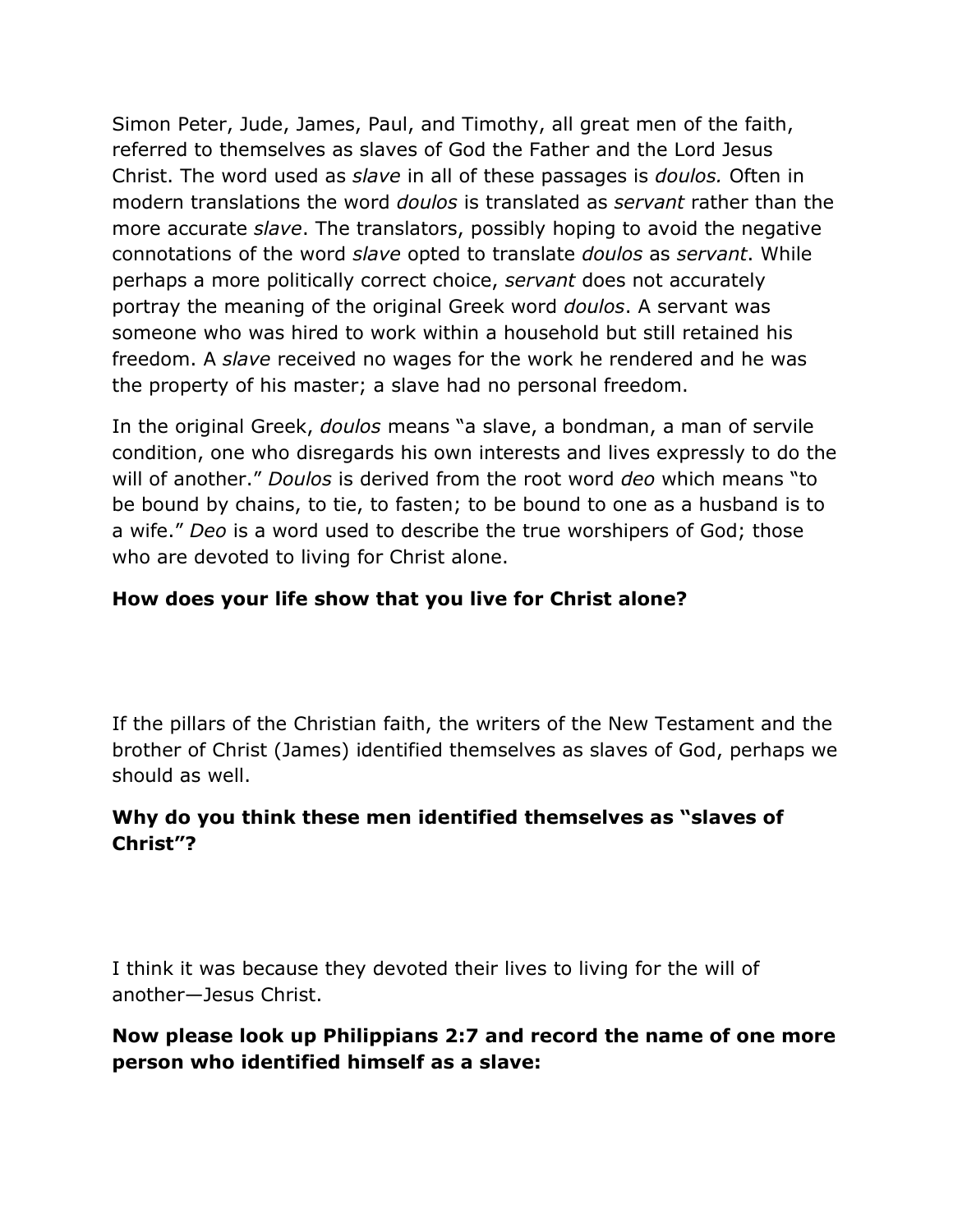Jesus Christ, the Son of God, identified Himself as a slave of our Great Master. Like every other slave, Jesus was devoted to doing the will of His Master as illustrated in John 5:30, "I do not seek My own will but the will of the Father who sent Me." Jesus came to die for us and to show us how to live our lives while upon this earth. The example that He left us to emulate is that of a *doulos*—a slave—one who is completely devoted to the will of another.

# **Please record what you've learned through books or documentaries about how masters usually treated their slaves:**

The Bible, however, gives us a very different picture of how the Great Master, Adonai, treats His slaves. Please read the following verses and list after each verse the things that the Great Master does for His slaves.

- **Acts 2:18**
- **Acts 4:29**
- **Ephesians 1:5**
- **Romans 8:28**
- **1 Thessalonians 5:23**
- **Colossians 1:13**
- **Rev. 19:5**
- **Colossians 4:12**
- **Psalm 116:16**
- **Matthew 11:28-30**
- **Isaiah 53:5**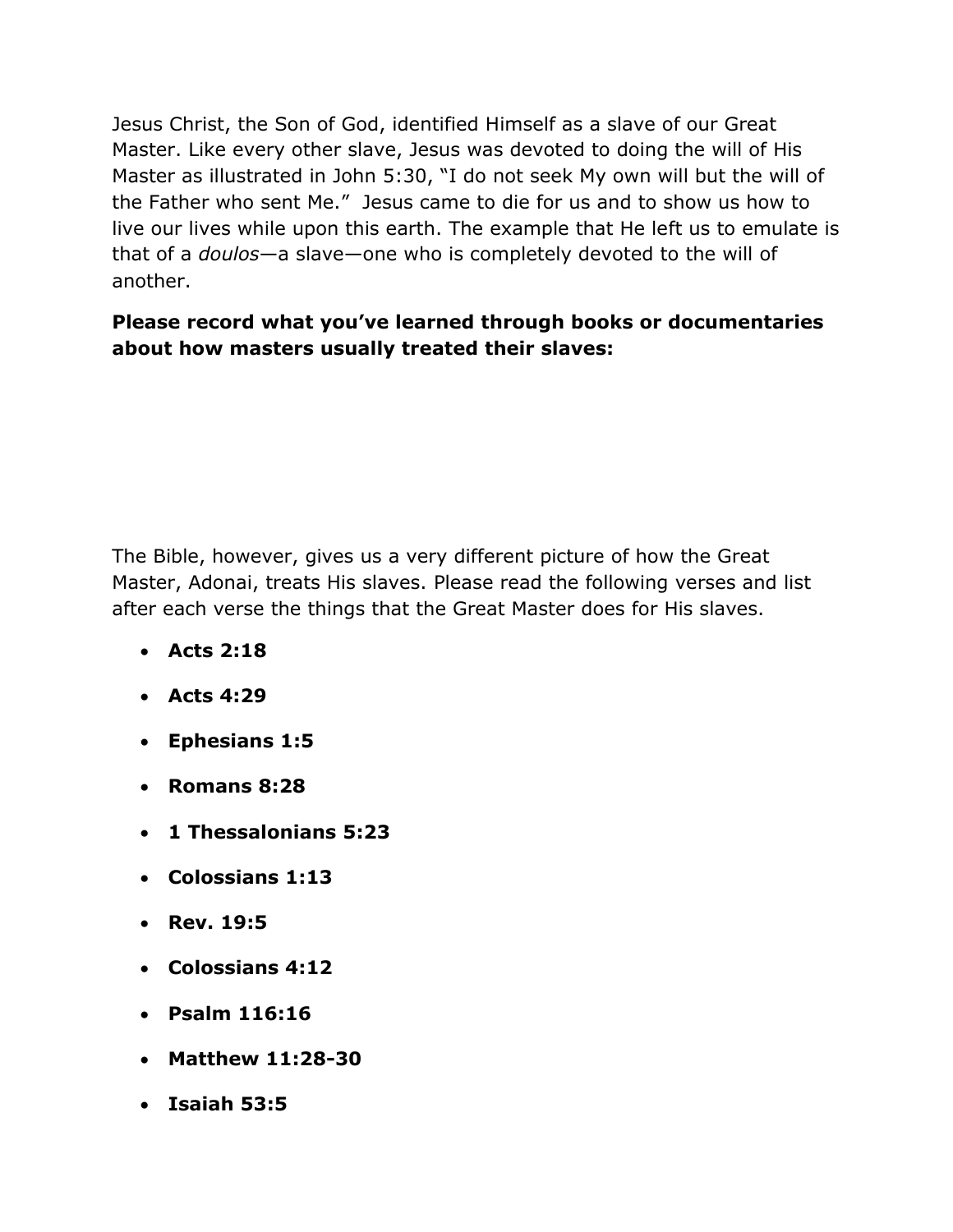As our Great Master, God will:

Pour out His spirit upon us, give us boldness to speak His Word, enable us to please Him and praise Him, send others to pray for us, loose our bonds, work all things for our good and give us rest. The verses listed above are just a few samples of the many things that our Great Master does for us, His slaves. He also redeems, restores, defends, heals, feeds, leads, provides, protects, disciples, loves and forgives us. He was spit upon, bruised, whipped, wounded, cursed and crucified—He took the beating, yet we are the slaves and He is the Master. Please pause a moment, go to your knees and thank Adonai, Our Great Master, for all that He does for us.

Now we know a little about the responsibilities of the Great Master for His slaves, but what about the responsibilities of the slaves? How are we supposed to conduct ourselves on a daily basis? Please match the following verses with a responsibility:

| 2 Timothy 2:24              | with others. | Go and make disciples of all nations.      |
|-----------------------------|--------------|--------------------------------------------|
| <b>Galatians 1:10</b>       |              | Do not repay evil for evil. Live in peace  |
| <b>Matthew 28:19-</b><br>20 |              | Live to please God not man.                |
| <b>Romans 12:17-</b><br>18  |              | Do not quarrel, but be gentle to everyone. |
| <b>Ephesians 4:32</b>       |              | Trust in the Lord whole-heartedly.         |
| <b>Proverbs 3:5</b>         |              | Be kind and forgiving to everyone.         |

**Thinking now in general terms, whether good or evil, how did a master obtain a slave and what did he supply for his slaves?**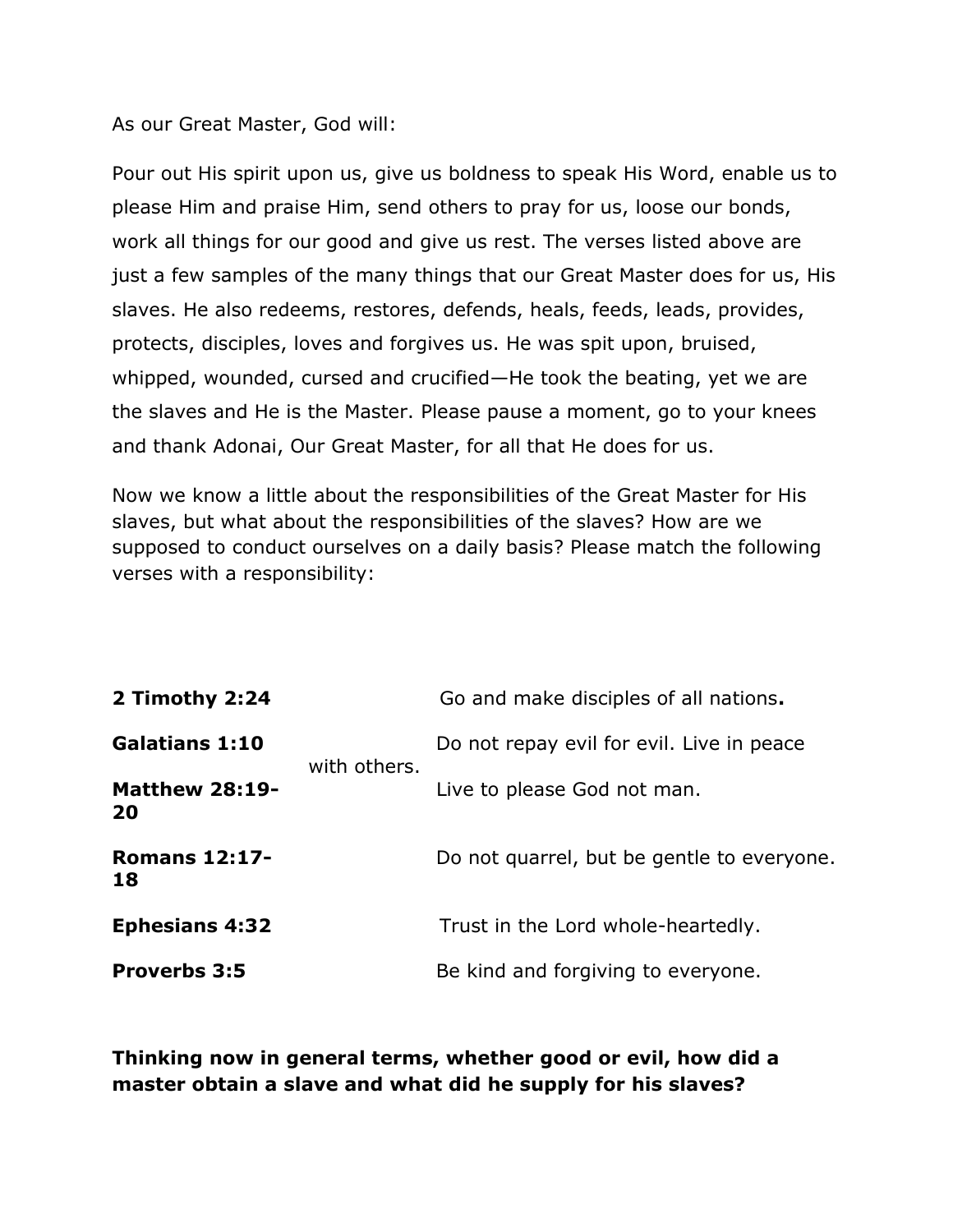A master had to purchase his slaves and provide food, clothing and shelter for them.

**Please read Matthew 6:31-33. What has God promised to do for us?**

**According to 1 Corinthians 6:20 how did God acquire us?**

**Site many examples as to how our relationship with Christ is a perfect picture of a slave/master relationship.**

**As we near the end of this study how do you feel about being a slave of Christ and/or how have your feelings changed about the label "slave of Christ"?**

Ironically as I was writing this study I found an inscription I penned in my Bible several years ago. Next to Isaiah 44:5 in the margin of my Bible, I recorded the date April, 2004 and my personal commitment to God to follow Him as His slave. If at this time you are willing to do the same thing please record and date your commitment to God in the space below:

If you are not ready at this time, do not fret or worry. Please ask God to help your heart to be made ready to live completely for Him.